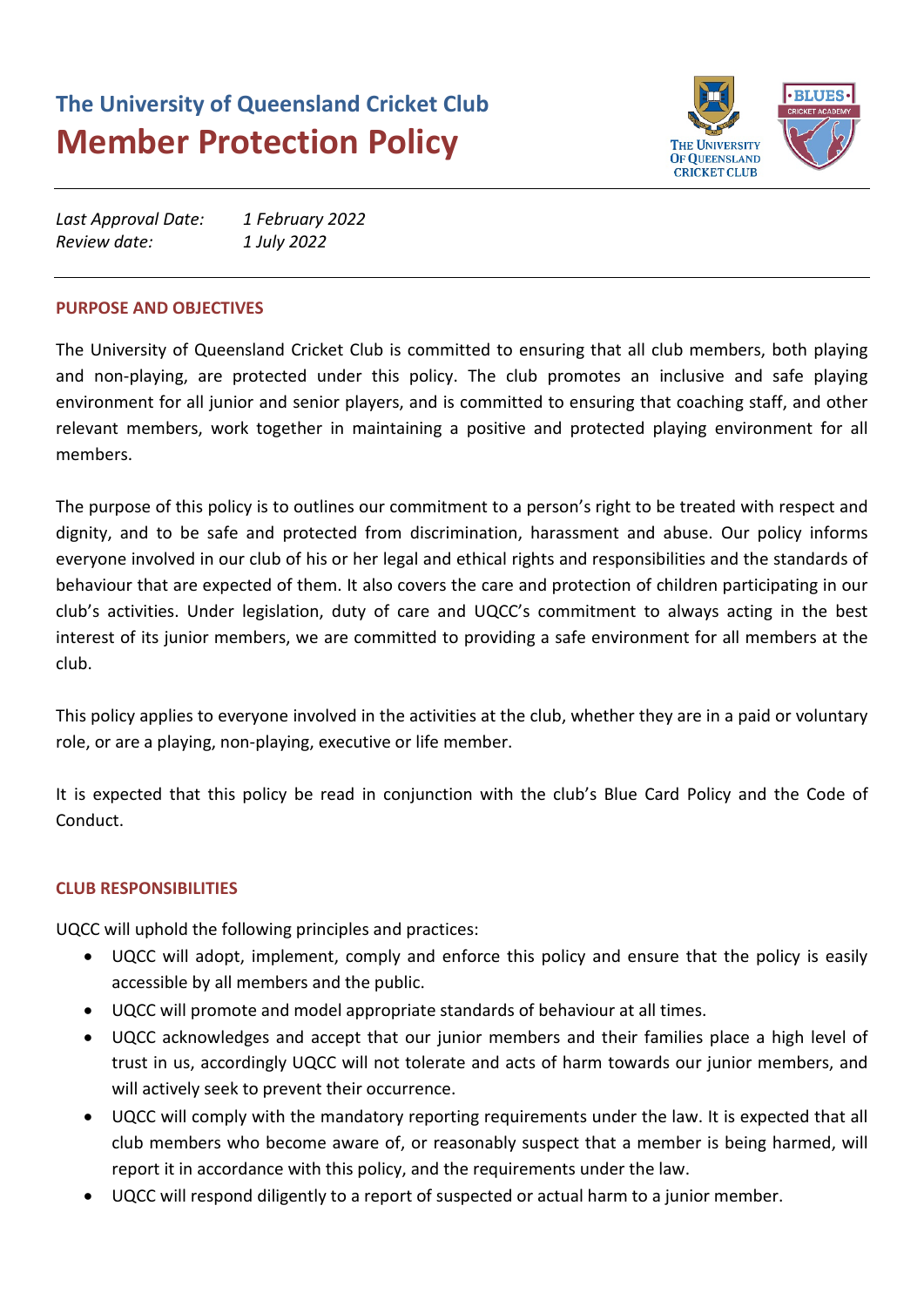- Where an incident of sexual abuse by an adult of a person Under 18 is reported, UQCC will notify the police, no matter when the incident occurred.
- UQCC will treat the allegations of harm confidentially, subject only to such disclosure as is necessary to deal with the matter under this Policy, and as required by Law.
- UQCC will act fairly and reasonably towards a club coach, volunteer or executive, who is the subject of allegations of improper conduct. Reprisals against anyone making a complaint will not be tolerated.
- UQCC will treat everybody involved in an allegation of harm to a young person with dignity and respect, including the alleged perpetrator. We will observe the principles of natural justice.
- UQCC will not permit a person to work in a role at the club if they believe that on the basis of all information available there would be an unacceptable risk to our junior members.
- UQCC will cooperate with state authorities in resolving allegations of harm.

# **INDIVIDUAL RESPONSIBILITIES**

In addition to the expectations outlined above, and in the UQCC Code of Conduct, everyone associated with the club are expected to:

- Treat all members with respect and fairness.
- Always place the safety and welfare of children above other considerations.
- Be responsible and accountable for their behaviour.
- Deal with contentious issues rationally, and avoid prejudice or bullying/vilification.
- Display tolerance when dealing with a range of views/opinions.
- Always use appropriate language when engaging with junior members.
- Hold a valid working with children Blue Card, or exemption, as required in accordance with the club's Blue Card Policy.
- Engage in appropriate training to help develop a culture of awareness of ethical conduct and risk management. All club coaches are expected to undertake the *Play by the Rules* Child Protection online training course, regardless of whether they are in a paid or volunteer position.

## **DISCRIMINATION, HARASSMENT AND BULLYING**

UQCC is committed to providing an environment in which people are treated fairly and equitably and that is, as far as practicable, free from all forms of discrimination, harassment and bullying.

We recognise that people may not be able to enjoy themselves or perform at their best if they are treated unfairly, discriminated against, harassed or bullied.

Our club is welcoming and we will seek to include members from all areas of our community.

We expect all members to abide by the UQCC, Queensland Cricket and Cricket Australia Codes of Behaviour.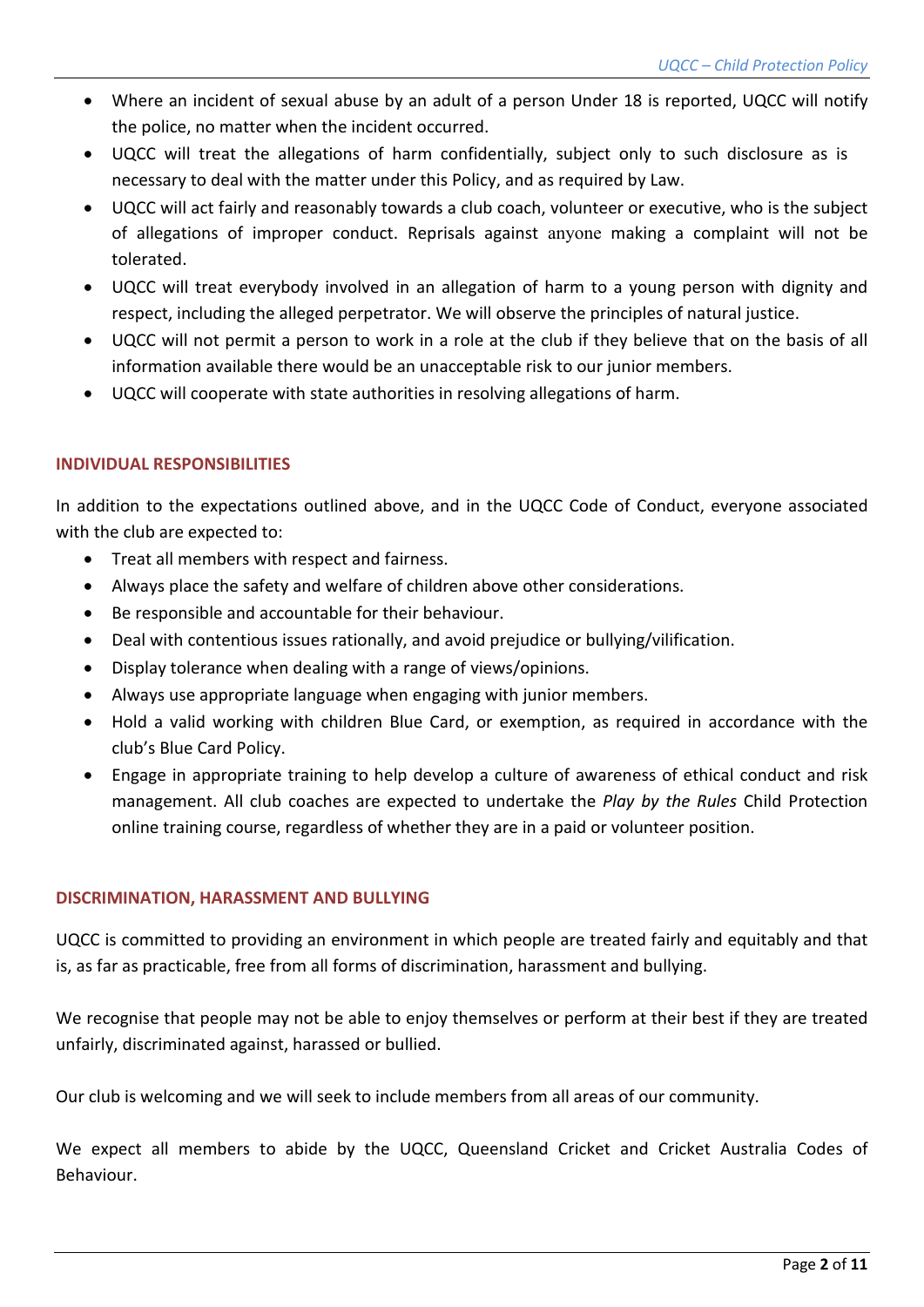## **CHILD PROTECTION**

UQCC is committed to the safety and wellbeing of children and young people who participate in our clubs activities or use our services. We support the rights of the child and will act at all times to ensure that a child safe environment is maintained. We also support the rights and wellbeing of our staff and volunteers and encourage their active participation in building and maintaining a secure and safe environment for all participants.

## **Choosing Suitable Employees and Volunteers:**

UQCC will ensure that all reasonable steps are taken to ensure that it engages the most suitable and appropriate people to work with children, especially those in positions that involve regular unsupervised contact with children i.e. club coaches. This may be achieved using a range of screening measures. Such measures will aim to minimise the likelihood of engaging (or retaining) people who are unsuitable to work with children.

UQCC will ensure that Working with Children Checks are conducted for employees and volunteers working with children, in line with our Blue Card policy prior to them commencing in a role working with children. All coaches, whether paid or volunteer are expected to complete and sign the Member Protection Declaration, which is found in Appendix 2 of this policy. Records of all of these will be kept on file.

#### **Support, Train, Supervise and Enhance Performance:**

UQCC will ensure that all our employees and volunteers who work with children have ongoing supervision, support and training. Our goal is to develop their skills and capacity and to enhance their performance so we can maintain a child-safe environment in our club.

It is a requirement of the club that all coaches hold a valid blue card, appropriate coaching qualification, and successfully complete the *Play by the Rules* Child Protection online course every year at the start of the season. Records of the completion certificates for this online course will be kept on file.

#### **Report and Respond Appropriately to Suspected Abuse and Neglect:**

UQCC will ensure that employees and volunteers are able to identify and respond appropriately to children at risk of harm and that they are aware of their responsibilities under law to make a report if they reasonably suspect that a child has been, or is being, or could be, abused or neglected.

In addition to any legal obligations, if any person believes that another person bound by this policy is acting inappropriately towards a child or is in breach of this policy they may make an internal complaint. Please refer to our complaints procedure at the end of this policy

Any person who believes a child is in immediate danger or in a life threatening situation, should contact the police immediately.

#### **Supervision:**

UQCC will provide an appropriate level of supervision at all times. If a member finds a child under the age of [18] is unsupervised, if possible they should assume responsibility for the child's safety until the child's parent/guardian is located, or another coach or club volunteer can take over supervision. If scheduled club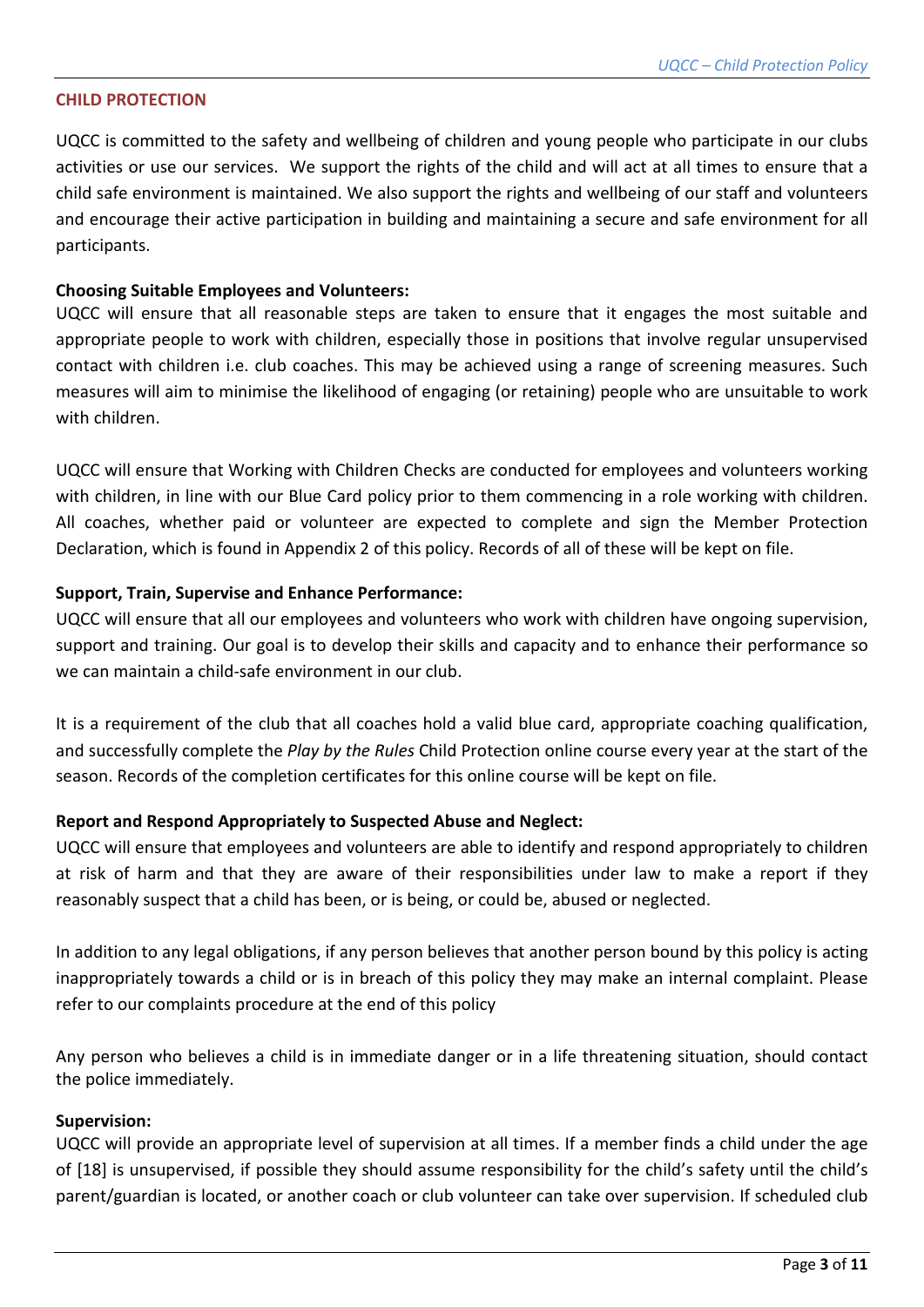activities end earlier than anticipated, the club will ensure appropriate supervision is maintained until such time as a child's parent / guardian is able to collect them. Unless arranged in advance with the Parent / Guardian of a child, UQCC coaches will not allow a child to leave the club with any other person. In such an instance the coach will contact the Parent / Guardian to get their consent, and will check the persons ID to verify their identity prior to letting the child leave the club with them.

## **Transportation:**

Parents and or guardians are responsible for organising the transportation of their children to and from club activities (e.g. training and games).

# **Taking Images of Children:**

Images (photograph or film) of children cannot be used inappropriately or illegally. UQCC require that members, wherever possible, obtain permission from a child's parent or guardian before taking an image of a child that is not their own. We will also make sure that the parent or guardian understands how the image will be used.

When using a photo of a child, we will not name or identify the child or publish personal information, such as residential address, email address or telephone number, without the consent of the child's parent or guardian.

We will only use images of children that are relevant to our club's activities and we will ensure that they are suitably clothed in a manner that promotes our club. We will seek permission from a child's parent or guardian before using their images.

Our Code of Conduct requires that Parents / Guardians do not take / share photographs or film of other people's children on social media platforms without first getting the consent from the Parent / Guardian of that child. Members should be aware that UQCC takes breaches of this part of the code of conduct very seriously.

# **PROCEDURE FOR HANDLING ALLEGATIONS OF CHILD ABUSE OR REPORTING HARM**

# **If you believe a child is in immediate danger or a life-threatening situation, contact the Police immediately on 000.**

UQCC will treat any allegation of child abuse or neglect promptly, seriously and with a high degree of sensitivity. All people working with UQCC in a paid or unpaid voluntary capacity have a duty to report any concerns to the appropriate authorities, following the steps outlined below.

## **Step 1: Receive the allegation**

If a child or young person raises with you an allegation of child abuse or neglect that relates to them or to another child, it is important that you listen, stay calm and be supportive. You may also become aware in others ways of such a situation during your duties with the club.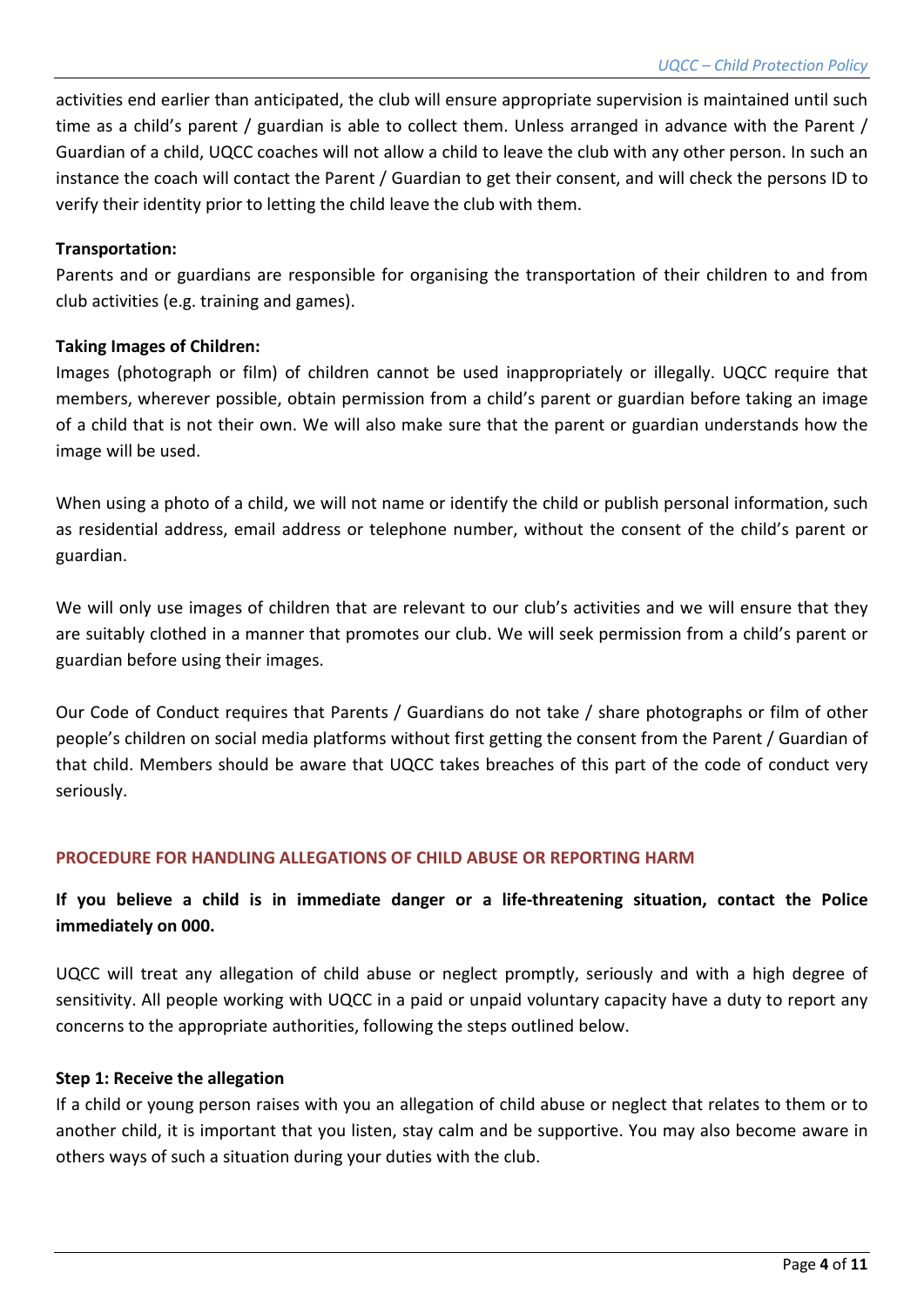| Do                                                                                   | Don't                                                                                           |
|--------------------------------------------------------------------------------------|-------------------------------------------------------------------------------------------------|
| Make sure you are clear about what the<br>child has told you                         | Do not challenge or undermine the child                                                         |
| Reassure the child that what has occurred is<br>not his or her fault                 | Do not seek detailed information, ask<br>leading questions or offer an opinion.                 |
| Explain that other people may need to be<br>told in order to stop what is happening. | Do not discuss the details with any person<br>other than those detailed in these<br>procedures. |
| Promptly and accurately record the<br>discussion in writing.                         | Do not contact the alleged offender.                                                            |

# **Step 2: Report the allegation**

When assessing how a child protection concern should be reported, UQCC encourages discussion with the Child Safety Officer (Shelley Lorberg, Club Administrator) who will use the [Online Child Protection Guide](https://secure.communities.qld.gov.au/cpguide/engine.aspx) in addition to this policy to assist in how to best proceed. This online guide offers information to help users identify what the appropriate reporting action is for the concern they have. Members can also refer to **Appendix 3**, the Child Protection Decision Tree to help them navigate the reporting process.

UQCC require any member who becomes aware of, or reasonably suspects a child might be suffering from, or has suffered abuse or neglect, or any situation involving a child at risk of harm, to make a report to the Club by way of the Club Administrator (who is also the Child Safety Officer), Director of Cricket or Club President. You may or may not choose to contact the Police yourself (where relevant) or pass your report onto the Club for them to contact the relevant child protection agency and/or Police.

**Important Note:** Any reasonable suspicion that a child has suffered from sexual abuse **MUST BE reported to Police immediately.** Failure of any adult to do so is now an offence under the *Criminal Code*. UQCC expects that if a member becomes aware, or reasonably suspects a child has suffered, is suffering, or is at risk of suffering sexual abuse, they should contact police to report in the first instance, and also advise the Club that they have done so.

Members should utilise the reporting form in *Appendix 1* for recording the details of a child protection concern reported to you, or observed by you. Keep a copy of this for your own records, and submit copies of it to the Club, Police and/or child protection agency, where appropriate.

| <b>Queensland Police</b>     | Department of Communities              |
|------------------------------|----------------------------------------|
| 000                          | www.communities.qld.gov.au/childsafety |
| or                           | Ph: 1800 811 810                       |
| Non-urgent police assistance |                                        |
| Ph: 131 444                  |                                        |
| www.police.qld.gov.au        |                                        |

# **Step 3: Protect the child and manage the situation:**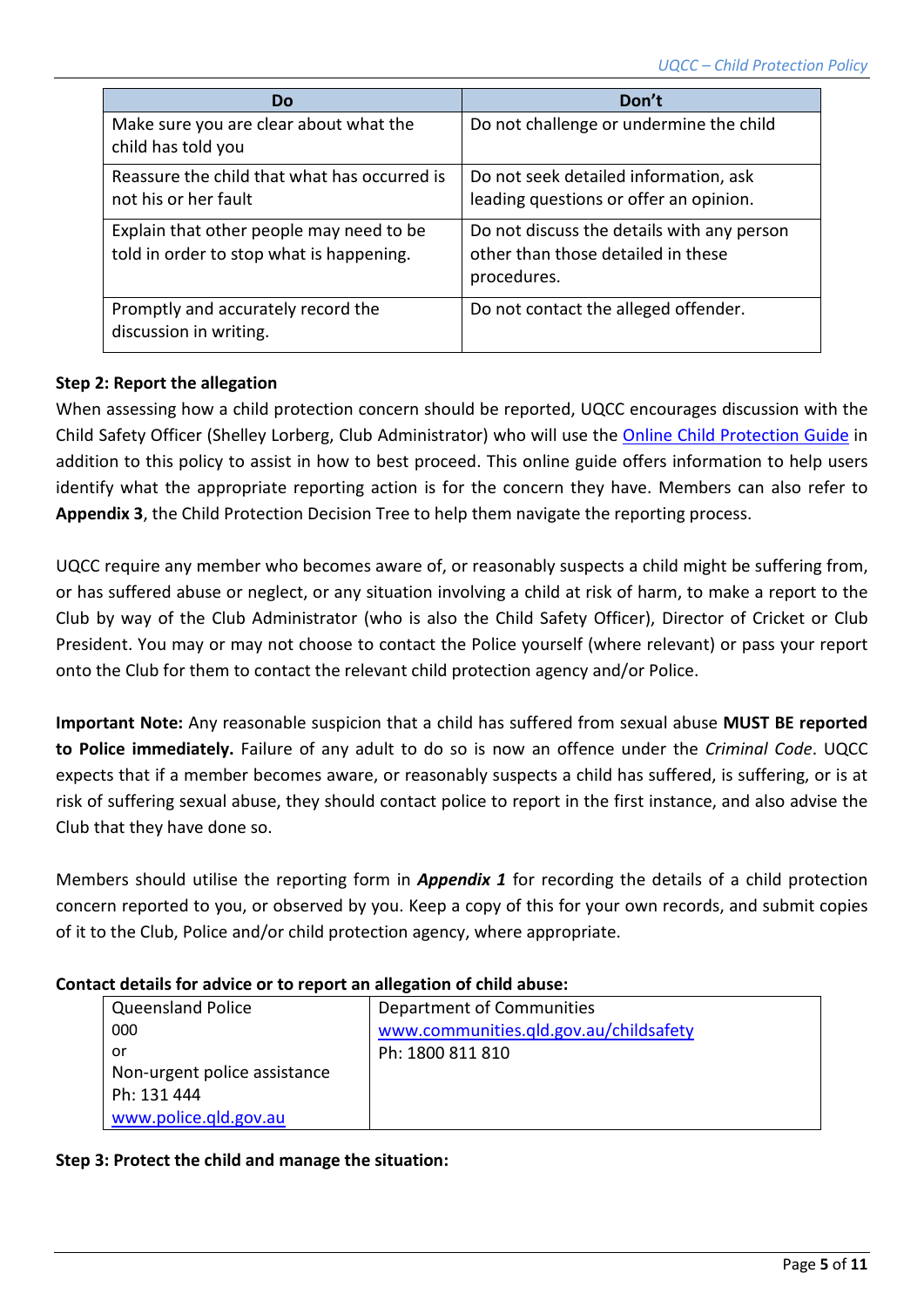UQCC will assess the immediate risks to the child and take interim steps to ensure the child's safety and the safety of any other children. The club will consider what services may be most appropriate to support the child and his or her parent/s.

Legal advice will be sought before any interim steps are made if the person is in paid employment with the club. The club will consider what support services may be appropriate for the alleged offender.

The club will put in place measures to protect the child and the alleged offender from possible victimisation and gossip.

# **Step 4: Take internal action:**

If an allegation relates to an alleged offence by a member of UQCC, up to three different investigations could be undertaken to examine allegations that are made against a person to whom this policy applies, including:

- a criminal investigation (conducted by the police)
- a child protection investigation (conducted by the relevant child protection agency)
- a disciplinary or misconduct inquiry/investigation (conducted by UQCC)

Regardless of the findings of the police and/or child protection agency investigations, UQCC will assess the allegations to decide whether the alleged offender should return to his or her position, be dismissed, be banned or face any other disciplinary action. In deciding the appropriate action UQCC will consider all information relevant to the matter – including any findings made by the police, the child protection authority and/or court – and then set out a finding, recommend actions and the rationale for those actions.

UQCC will provide the relevant government agency with a report of any disciplinary action it takes, where this is required.

## **DEFINITIONS**

## **Harm**

Section 9 of the *[Child Protection Act 1999](https://www.legislation.qld.gov.au/view/pdf/inforce/2018-12-01/act-1999-010)* – "Harm", to a child, is any detrimental effect of a significant nature on the child's physical, psychological or emotional wellbeing.

- 1. It is immaterial how the harm is caused.
- 2. Harm can be caused by
	- a) Physical, psychological or emotional abuse or neglect; or
	- b) Sexual abuse or exploitation.
- 3. Harm can be caused by
	- a) A single act, omission or circumstance;
	- b) A series or combination of acts, omissions or circumstances.

# **Child in need of protection**

Section 10 of the *[Child Protection Act](https://www.legislation.qld.gov.au/view/pdf/inforce/2018-12-01/act-1999-010) 1999* - A "child in need of protection**"** is a child who—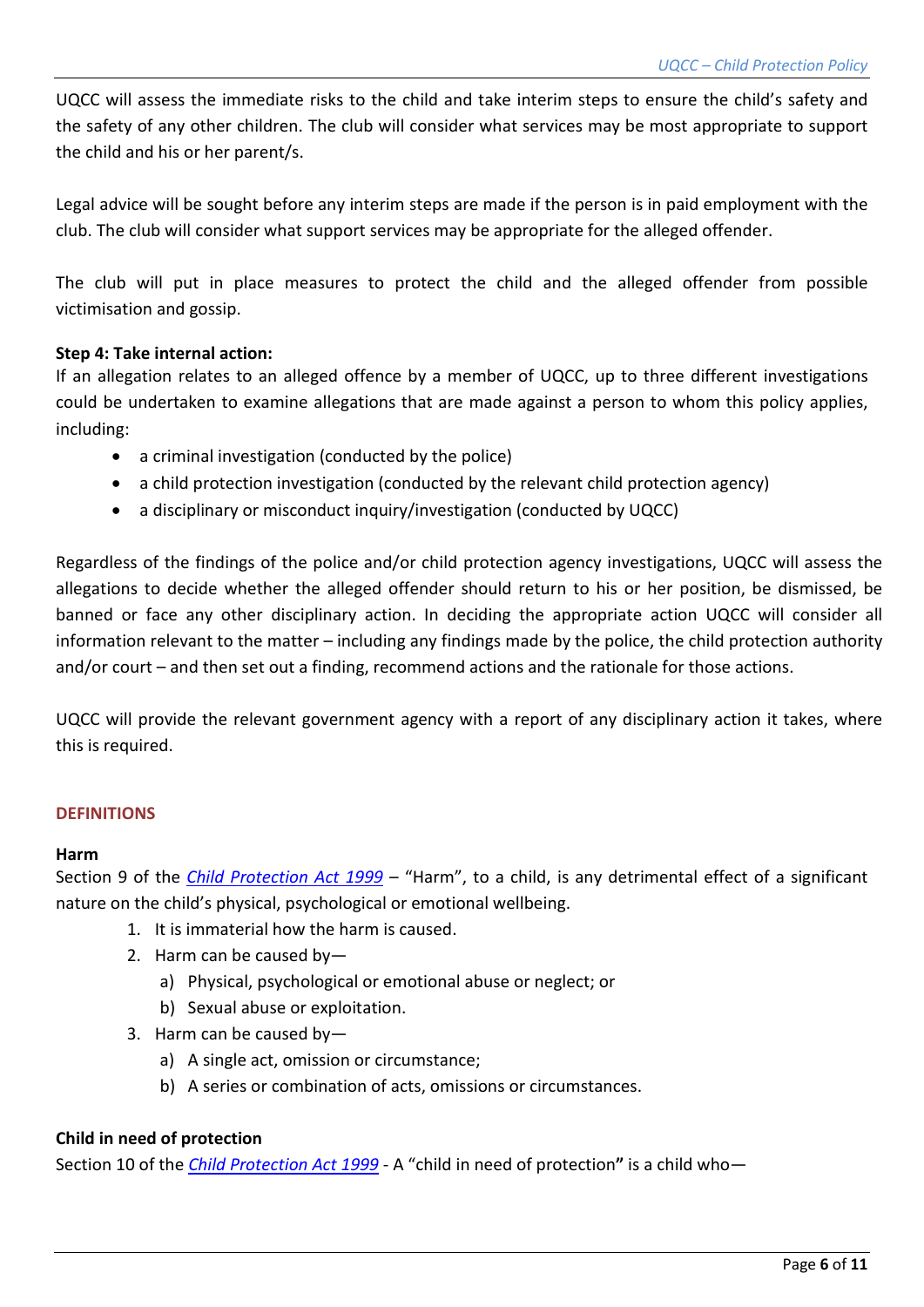- a) Has suffered significant harm, is suffering significant harm, or is at unacceptable risk of suffering significant harm;
- b) Does not have a parent able and willing to protect the child from the harm.

# **RESPONDING TO INJURIES**

Children may unintentionally suffer and injure themselves during the course of activities at the club. Many of these minor injuries, such as scrapes and bruises, only require First Aid administration. However, there may be other times where injuries are more serious and require medical attention beyond First Aid.

In the event of a serious injury, UQCC expects the process below to be followed:

- First Aid to be administered by a person who holds a current first aid qualification, ensuring Covid safe practices are utilized, and gloves are worn.
- Appropriate steps should be taken to ensure supervision of other children is not compromised when handling such an injury.
- The qualified first aider is to make an initial assessment of the injury to ascertain if further medical attention is required.
- If an ambulance is required UQ Security and the ambulance (000) must be contacted.
- The child's Parent / Guardian should also be contacted, if they cannot be reached the named emergency contact should be advised of the incident.
- If the child requires transport to the hospital for treatment before the child's parent / guardian arrive one of the UQCC coaches, or Blue Card holding volunteers will accompany the child in the ambulance.
- An incident report should be emailed to the Club Administrator as soon as possible after an incident.

# **RESPONDING TO A MISSING CHILD**

When a child is reported missing from a UQCC program, the following process should be followed:

- A thorough search of the area will be undertaken.
- Appropriate steps should be taken to ensure supervision of other children is not compromised when handling such an incident.
- Contact UQ Security who may then contact the Police.
- Cooperate with UQ Security and/or the Police, as required.
- Inform the club via the Club Administrator, Operations Manager, Director of Cricket or President.
- Contact the child's Parent / Guardian, if they cannot be reached the named emergency contact should be advised of the incident.
- Continue to search all areas around the club.
- An incident report should be emailed to the Club Administrator as soon as possible after an incident.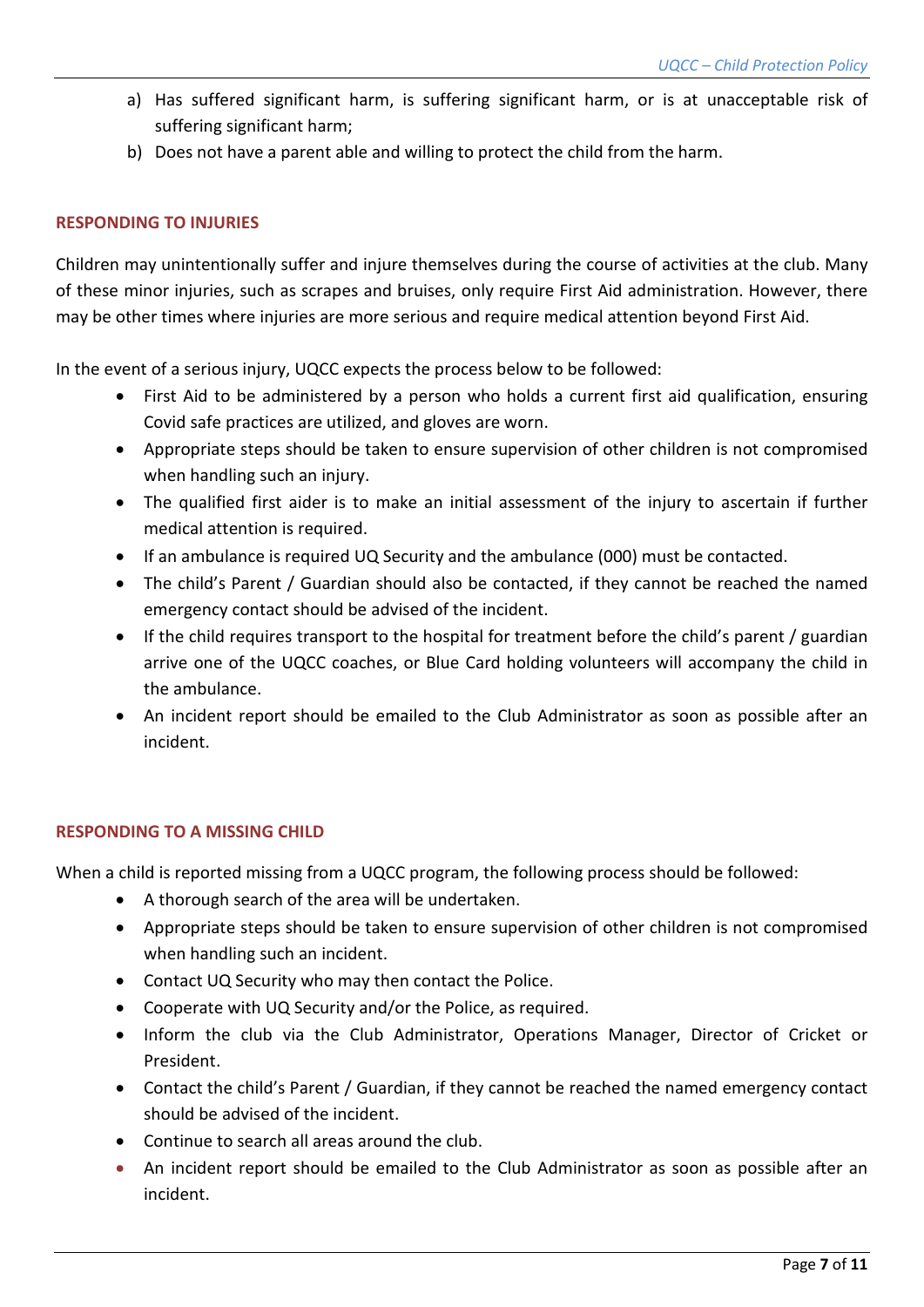# **APPENDIX 1: UQCC Reporting Harm / Suspected Harm form**

# **PRIVATE AND CONFIDENTIAL**

| <b>Preferred Name:</b><br>Name:<br>DOB:<br>Gender:<br>PERSON ALLEGED TO HAVE CAUSED THE HARM OR ABUSE:<br>$\Box$ Other adult<br>$\Box$ Adult family member<br>$\Box$ Child family member<br>$\Box$ Other player / child<br>$\Box$ Unknown<br>PROVIDE ALL INFORMATION YOU HAVE WHICH LED TO THE SUSPICION OF HARM OR ABUSE (Attach extra pages if<br>necessary).<br>Details of any harm and/or sexual abuse to the child - please include: Time and date of the incident; location of the<br>incident, source of information; details of person alleged to have caused the harm or sexual abuse; physical appearance of<br>any injury; immediate and ongoing safety concerns; any disclosures made by student; any previous incidents of harm;<br>behavioural indicators of harm; presence of any medical needs or developmental delays; and if the information relates to an<br>unborn child, the alleged risk to the unborn child.<br>Please indicate the identity of anyone else who may have information about the harm or abuse<br>Additional information provided as an attachment YES $\Box$<br>- 0<br><b>NO</b><br>Name of person making report:<br>Role:<br>Signature:<br>Date:<br><b>Contact details:</b><br><b>ACTION TAKEN</b><br>Form was faxed or emailed to (please tick which agencies<br>Queensland Police Services (QPS)<br>Department of Communities (Child Safety<br>Services)<br>Family and Child Connect | DETAILS OF CHILD HARMED OR AT RISK OF HARM/ABUSE: |  |  |  |  |  |
|-------------------------------------------------------------------------------------------------------------------------------------------------------------------------------------------------------------------------------------------------------------------------------------------------------------------------------------------------------------------------------------------------------------------------------------------------------------------------------------------------------------------------------------------------------------------------------------------------------------------------------------------------------------------------------------------------------------------------------------------------------------------------------------------------------------------------------------------------------------------------------------------------------------------------------------------------------------------------------------------------------------------------------------------------------------------------------------------------------------------------------------------------------------------------------------------------------------------------------------------------------------------------------------------------------------------------------------------------------------------------------------------------------------------------------|---------------------------------------------------|--|--|--|--|--|
|                                                                                                                                                                                                                                                                                                                                                                                                                                                                                                                                                                                                                                                                                                                                                                                                                                                                                                                                                                                                                                                                                                                                                                                                                                                                                                                                                                                                                               |                                                   |  |  |  |  |  |
|                                                                                                                                                                                                                                                                                                                                                                                                                                                                                                                                                                                                                                                                                                                                                                                                                                                                                                                                                                                                                                                                                                                                                                                                                                                                                                                                                                                                                               |                                                   |  |  |  |  |  |
|                                                                                                                                                                                                                                                                                                                                                                                                                                                                                                                                                                                                                                                                                                                                                                                                                                                                                                                                                                                                                                                                                                                                                                                                                                                                                                                                                                                                                               |                                                   |  |  |  |  |  |
|                                                                                                                                                                                                                                                                                                                                                                                                                                                                                                                                                                                                                                                                                                                                                                                                                                                                                                                                                                                                                                                                                                                                                                                                                                                                                                                                                                                                                               |                                                   |  |  |  |  |  |
|                                                                                                                                                                                                                                                                                                                                                                                                                                                                                                                                                                                                                                                                                                                                                                                                                                                                                                                                                                                                                                                                                                                                                                                                                                                                                                                                                                                                                               |                                                   |  |  |  |  |  |
|                                                                                                                                                                                                                                                                                                                                                                                                                                                                                                                                                                                                                                                                                                                                                                                                                                                                                                                                                                                                                                                                                                                                                                                                                                                                                                                                                                                                                               |                                                   |  |  |  |  |  |
|                                                                                                                                                                                                                                                                                                                                                                                                                                                                                                                                                                                                                                                                                                                                                                                                                                                                                                                                                                                                                                                                                                                                                                                                                                                                                                                                                                                                                               |                                                   |  |  |  |  |  |
|                                                                                                                                                                                                                                                                                                                                                                                                                                                                                                                                                                                                                                                                                                                                                                                                                                                                                                                                                                                                                                                                                                                                                                                                                                                                                                                                                                                                                               |                                                   |  |  |  |  |  |
|                                                                                                                                                                                                                                                                                                                                                                                                                                                                                                                                                                                                                                                                                                                                                                                                                                                                                                                                                                                                                                                                                                                                                                                                                                                                                                                                                                                                                               |                                                   |  |  |  |  |  |
|                                                                                                                                                                                                                                                                                                                                                                                                                                                                                                                                                                                                                                                                                                                                                                                                                                                                                                                                                                                                                                                                                                                                                                                                                                                                                                                                                                                                                               |                                                   |  |  |  |  |  |
|                                                                                                                                                                                                                                                                                                                                                                                                                                                                                                                                                                                                                                                                                                                                                                                                                                                                                                                                                                                                                                                                                                                                                                                                                                                                                                                                                                                                                               |                                                   |  |  |  |  |  |
|                                                                                                                                                                                                                                                                                                                                                                                                                                                                                                                                                                                                                                                                                                                                                                                                                                                                                                                                                                                                                                                                                                                                                                                                                                                                                                                                                                                                                               |                                                   |  |  |  |  |  |
|                                                                                                                                                                                                                                                                                                                                                                                                                                                                                                                                                                                                                                                                                                                                                                                                                                                                                                                                                                                                                                                                                                                                                                                                                                                                                                                                                                                                                               |                                                   |  |  |  |  |  |
|                                                                                                                                                                                                                                                                                                                                                                                                                                                                                                                                                                                                                                                                                                                                                                                                                                                                                                                                                                                                                                                                                                                                                                                                                                                                                                                                                                                                                               | the form was sent to):                            |  |  |  |  |  |
|                                                                                                                                                                                                                                                                                                                                                                                                                                                                                                                                                                                                                                                                                                                                                                                                                                                                                                                                                                                                                                                                                                                                                                                                                                                                                                                                                                                                                               |                                                   |  |  |  |  |  |
|                                                                                                                                                                                                                                                                                                                                                                                                                                                                                                                                                                                                                                                                                                                                                                                                                                                                                                                                                                                                                                                                                                                                                                                                                                                                                                                                                                                                                               |                                                   |  |  |  |  |  |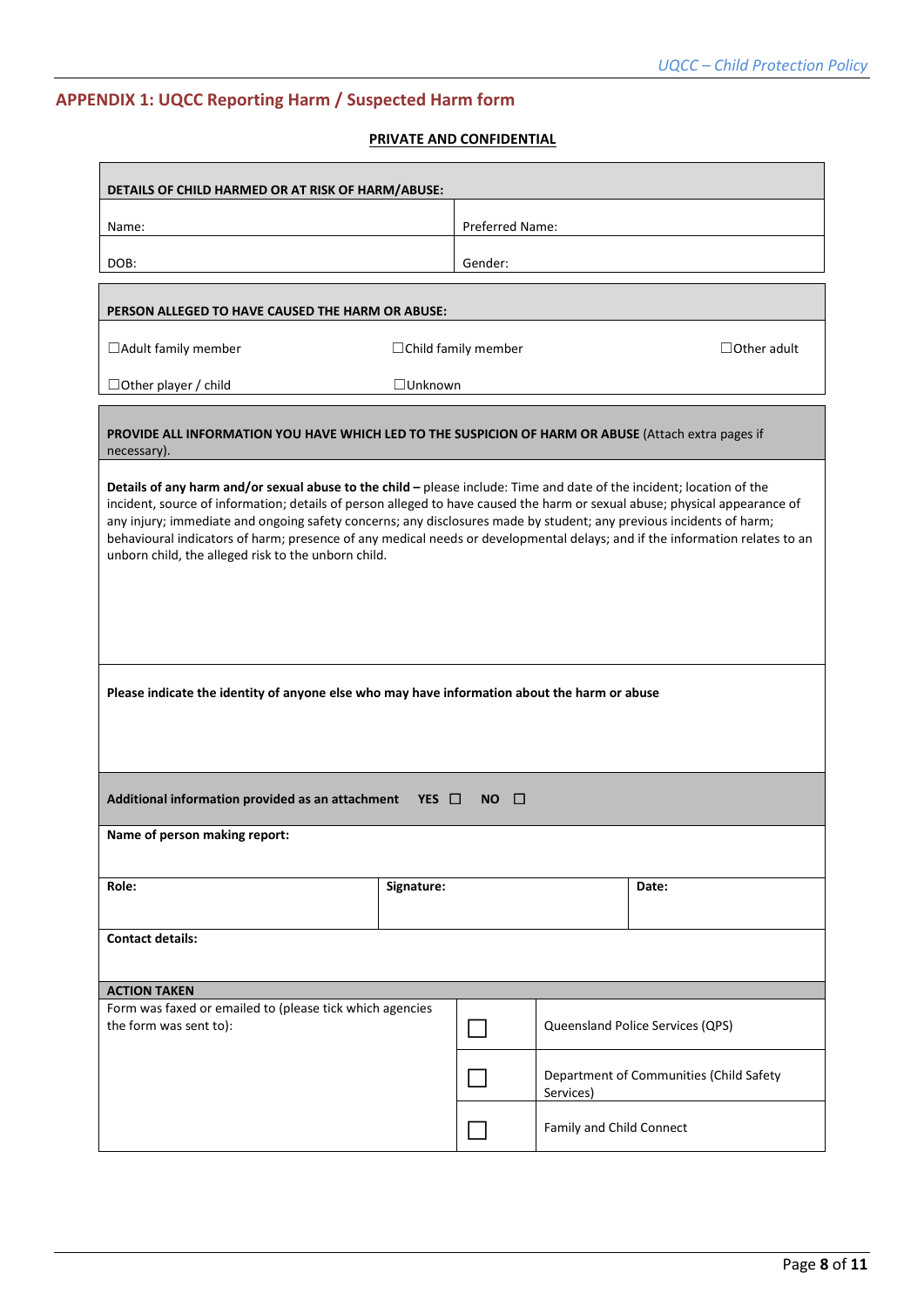#### **APPENDIX 2: Member Protection Declaration**

The University of Queensland Cricket Club has a duty of care to all those associated with the sport of cricket at the national level and to the individuals and organisations to whom the University of Queensland Cricket Club Member Protection Policy applies.

It is a requirement of the UQCC Member Protection Policy that the club check the background of each person bound by the Policy who works, coaches or has regular contact with children and young people under the age of 18.

| (name) of |                 |  |  |
|-----------|-----------------|--|--|
|           |                 |  |  |
|           | (address), born |  |  |

sincerely declare that:

- 1. I do not have any criminal charge pending before the courts.
- 2. I do not have any criminal convictions or findings of guilt for sexual offences, offences related to children or acts of violence.
- 3. I have not had any disciplinary proceedings brought against me by an employer, sporting organisation or similar body involving child abuse, sexual misconduct or harassment, other forms of harassment or acts of violence or intimidation*.*
- 4. To my knowledge, there is no other matter that the UQCC may consider to constitute a risk to children, or a risk to its members, employees, volunteers, athletes or reputation, by engaging me.
- 5. I have read and understood the Member Protection Policy and Code of Conduct, and agree to abide by the requirements of those policies throughout my role at UQCC.
- 6. I will notify the President of the UQCC immediately upon becoming aware that any of the matters set out above has changed for whatever reason.

Declared in the state of Queensland on  $\frac{1}{\sqrt{1-\frac{1}{\sqrt{1-\frac{1}{\sqrt{1-\frac{1}{\sqrt{1-\frac{1}{\sqrt{1-\frac{1}{\sqrt{1-\frac{1}{\sqrt{1-\frac{1}{\sqrt{1-\frac{1}{\sqrt{1-\frac{1}{\sqrt{1-\frac{1}{\sqrt{1-\frac{1}{\sqrt{1-\frac{1}{\sqrt{1-\frac{1}{\sqrt{1-\frac{1}{\sqrt{1-\frac{1}{\sqrt{1-\frac{1}{\sqrt{1-\frac{1}{\sqrt{1-\frac{1}{\sqrt{1-\frac{1}{\sqrt{1-\$ 

Signature \_\_\_\_\_\_\_\_\_\_\_\_\_\_\_\_\_\_\_\_\_\_\_\_\_\_\_\_\_\_\_\_\_\_\_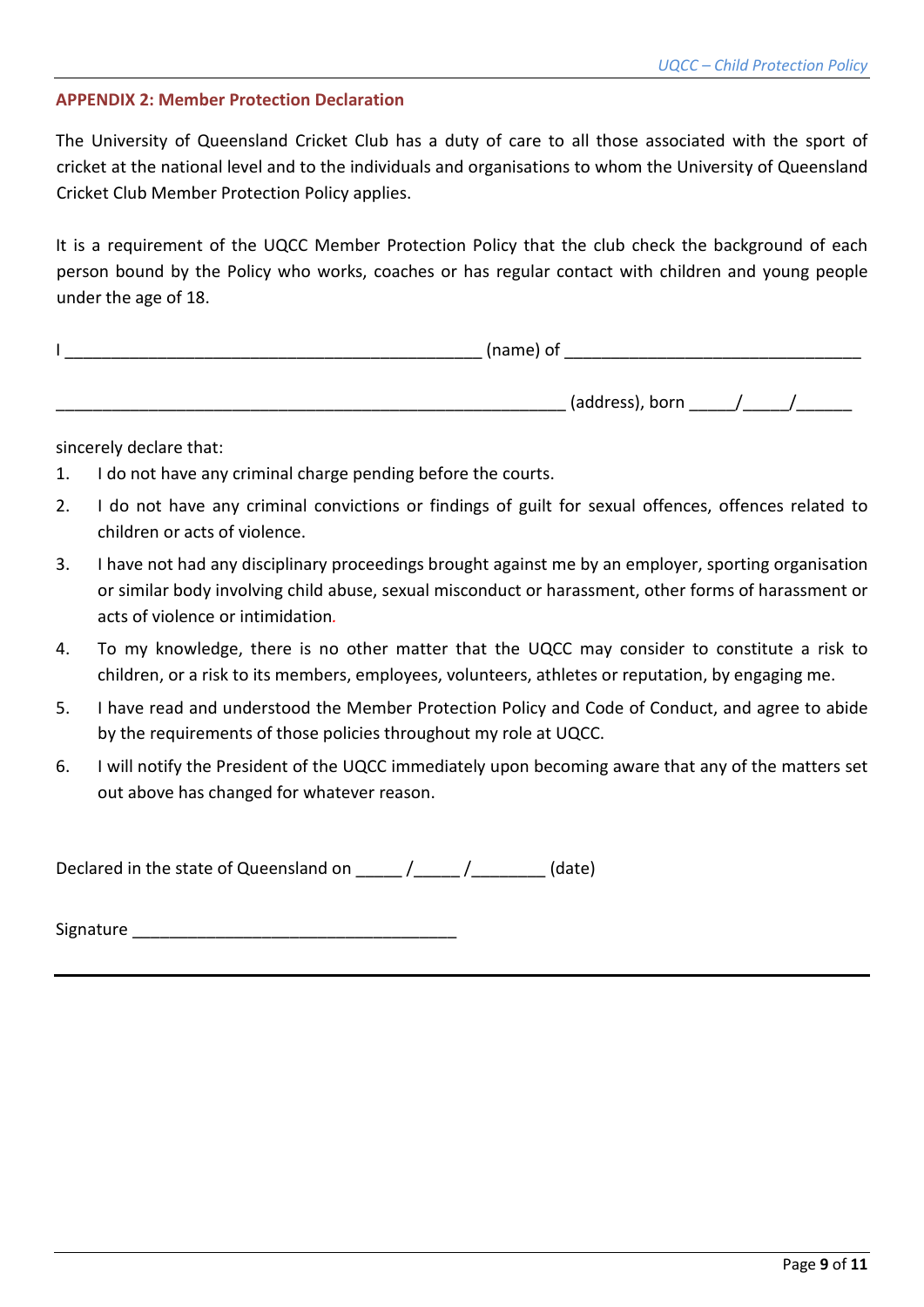#### **APPENDIX 3: CHILD PROTECTION DECISION TREE**